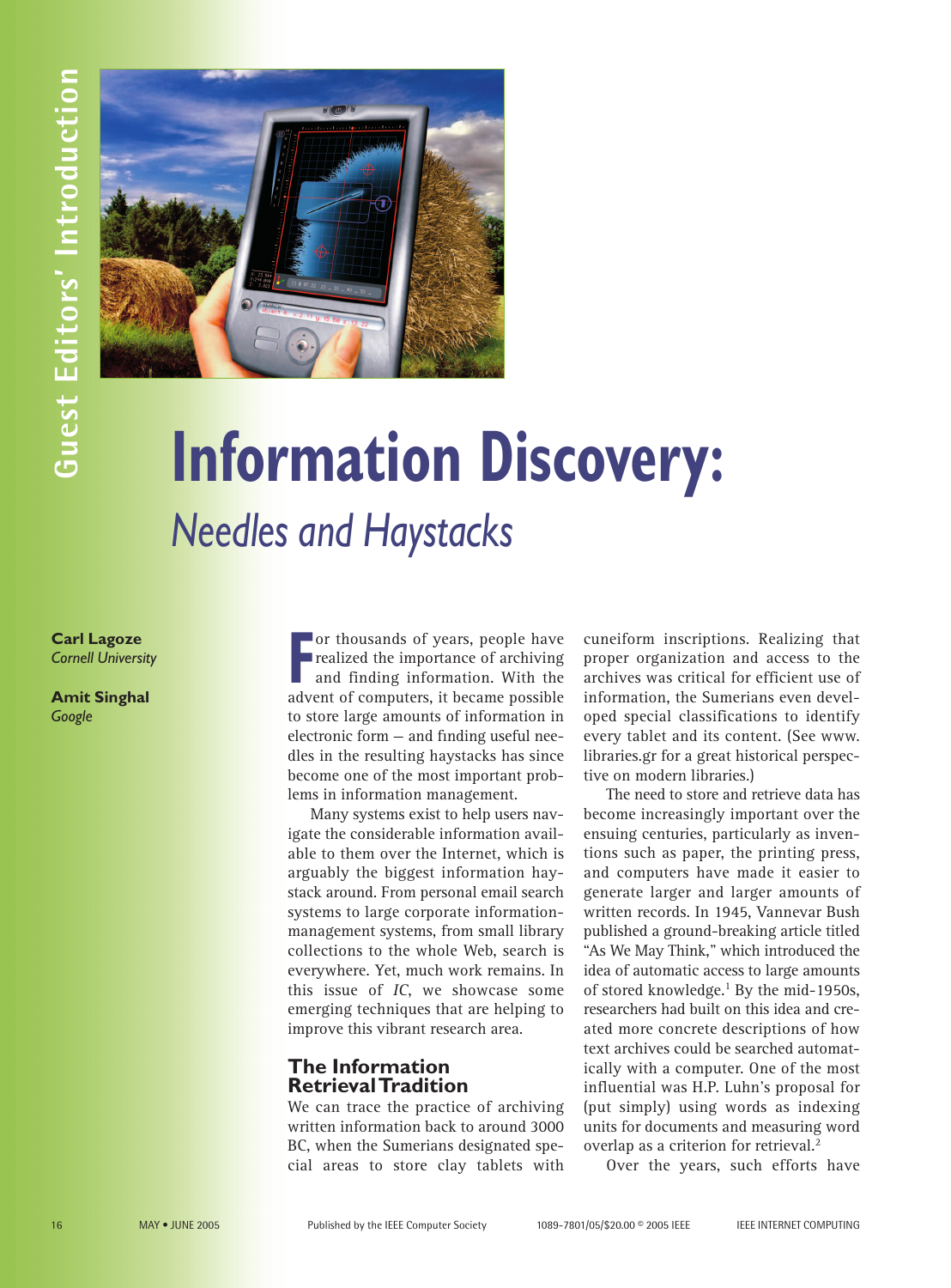matured into the vibrant field we know as information retrieval. IR researchers explore all aspects of information management and access, applying expertise in a wide variety of topics, including digital libraries, natural-language understanding, statistics, computer science, hypertext, and the Web.

Modern search systems largely use keywordbased algorithms, which years of scrutiny have shown to be the most effective and efficient method for practical, general-purpose search. Although simple on the surface, this approach has led to the development of very sophisticated search algorithms that are tailored to individual domains (such as the Web or companies' intranets).

### **The Metadata Tradition**

An IR system extracts keywords directly from a document corpus. In the Web context, this keyword indexing has been enhanced by deriving indexing information from link structure. However, a rich tradition also exists for using external metadata supplied by authors or third parties. By and large, information discovery in the traditional "bricks and mortar" library context depends on professionally created metadata, which is collected in catalogs. Tools for searching these catalogs have matured through the past several decades and are now dominated by a few commercial library management system (LMS) vendors. In this domain, search depends on well-structured catalog records that include controlled subject vocabularies and name authorities.

Using the terminology from this issue's theme, we can characterize individual library catalogs as separate haystacks. Along with the spread of the Internet, there has been considerable work on federating catalog searches across these haystacks. The most notable product of this work is the Z39.50 protocol (www.niso.org/z39.50/z3950.html), a US National Information Standards Organization (NISO) standard that nearly all LMS vendors support. Using Z39.50 gateways such as the one run by the US Library of Congress (www.loc.gov/z3950/gateway. html), a user can even submit a single query to search across library catalogs worldwide.

The Web's rapid growth over the past decade has challenged this catalog-based search paradigm and the systems and standards that support it. The federated searching community has responded to the Web's maturation by releasing the so-called "next generation Z39.50," which includes a search/retrieve Web (SRW) service (www.loc.gov/z3950/agency/zing/srw/).

Another response, promoted primarily by the library community, has been the development of metadata standards that are less strict than those used in traditional cataloging records. The dominant effort in this area is the Dublin Core Metadata Initiative (www.dublincore.org). The guiding belief underlying the DCMI and related efforts is that metadata remains important, but the complexity and cost of traditional library cataloging must be reduced in the digital context (for both Web and digital library efforts). This is due to several factors, including the Web's massive scale and the ephemeral and informal nature of much of the content on it. Although the DCMI was intended to be a foundation for improving Web search, however, major search engines scarcely use it in practice.

As search has matured into one of the mostused Web applications, commercial interests have made it hard for Web search engines to use metadata in search algorithms. Web metadata often comes from page authors, some of whom provide misleading metadata to search engines for the sole purpose of "Web spamming." In a world in which Web traffic is money, some vendors have considerable incentive for spamming search engine indices to get higher rankings and thus generate more traffic. Nonetheless, a trusted source of metadata, such as a library, publisher, or institutional repository, can still be very valuable for Web search.

Independent of whether metadata is simple or complex, machine- or human-generated, the library, publishing, and institutional-repository communities have shown strong interest in the notion of harvesting metadata to allow "crosshaystack" information discovery. In contrast to federated searching, as in the context of Z39.50 and SRW, metadata harvesting is a relatively simple model through which information providers use a common protocol to expose structured information about their information objects. The Open Archives Initiative Protocol for Metadata Harvesting (OAI-PMH; www.openarchives.org) is the most widely used protocol for this purpose. It is designed to let service providers access any type of metadata (in fact, any type of XML-structured data) related to any form of information object. Thus, developers of Web-based services could use OAI-PMH to harvest a Dublin Core metadata record about a digital document in an institutional repository, or an XML representation of a portion of a scientific database. As such, OAI-PMH provides an access point for search engine providers and their crawlers to extract indexable information from the